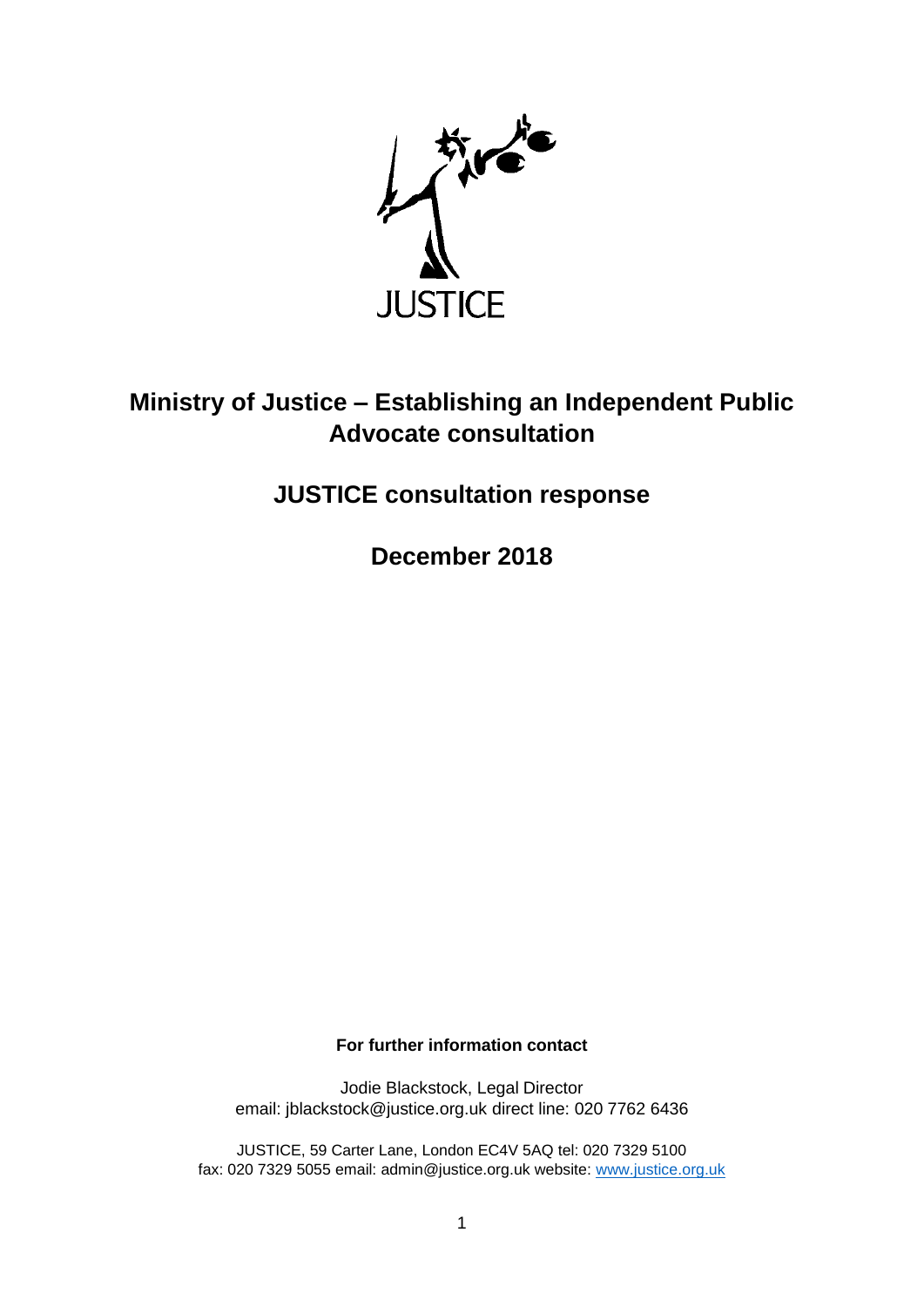## **Introduction**

- 1. JUSTICE is an all-party law reform and human rights organisation working to strengthen the justice system – administrative, civil and criminal – in the United Kingdom. It is the UK section of the International Commission of Jurists.
- 2. JUSTICE submits this response to the Ministry of Justice's ("MoJ") open consultation on Establishing an Independent Public Advocate ("IPA").
- 3. JUSTICE is currently in the early stages of scoping for a major project, provisionally titled *"When Things Go Wrong"*. This proposed Working Party of JUSTICE will consider the way in which the justice system responds to major disasters; what a person affected by the disaster truly needs from the justice system; and ways in which our legal fora might be reformed to better accommodate these needs – ultimately aiming to formulate practical recommendations for change.
- 4. Our interest in the MoJ's consultation is in the context of this work, which is still at an embryonic stage. Our thoughts below reflect our early engagement on these issues, and are based on the principles of access to justice, procedural rights and user-focus that run throughout our work.
- 5. JUSTICE is heartened that Government is already considering reform in this area and we are not opposed in principle to the establishment of a new office or role such as the IPA. However, we feel that the consultation paper provides insufficient reassurances on i.) ensuring the role does not duplicate, or indeed encroach on, the role of legal representatives, and ii.) how independence from Government can be safeguarded.
- 6. We would welcome ongoing dialogue with the MoJ on the topic of an IPA as the proposals develop following the consultation phase.

**Question one: Do you agree with us about the need for the Independent Public Advocate? Please give your reasons**

7. JUSTICE agrees with the following proposition in the consultation paper:

*there are times when the scale and complexity of a disaster can make it challenging to provide the support the bereaved need. There have been occasions when bereaved people have felt that they have been marginalised and have been*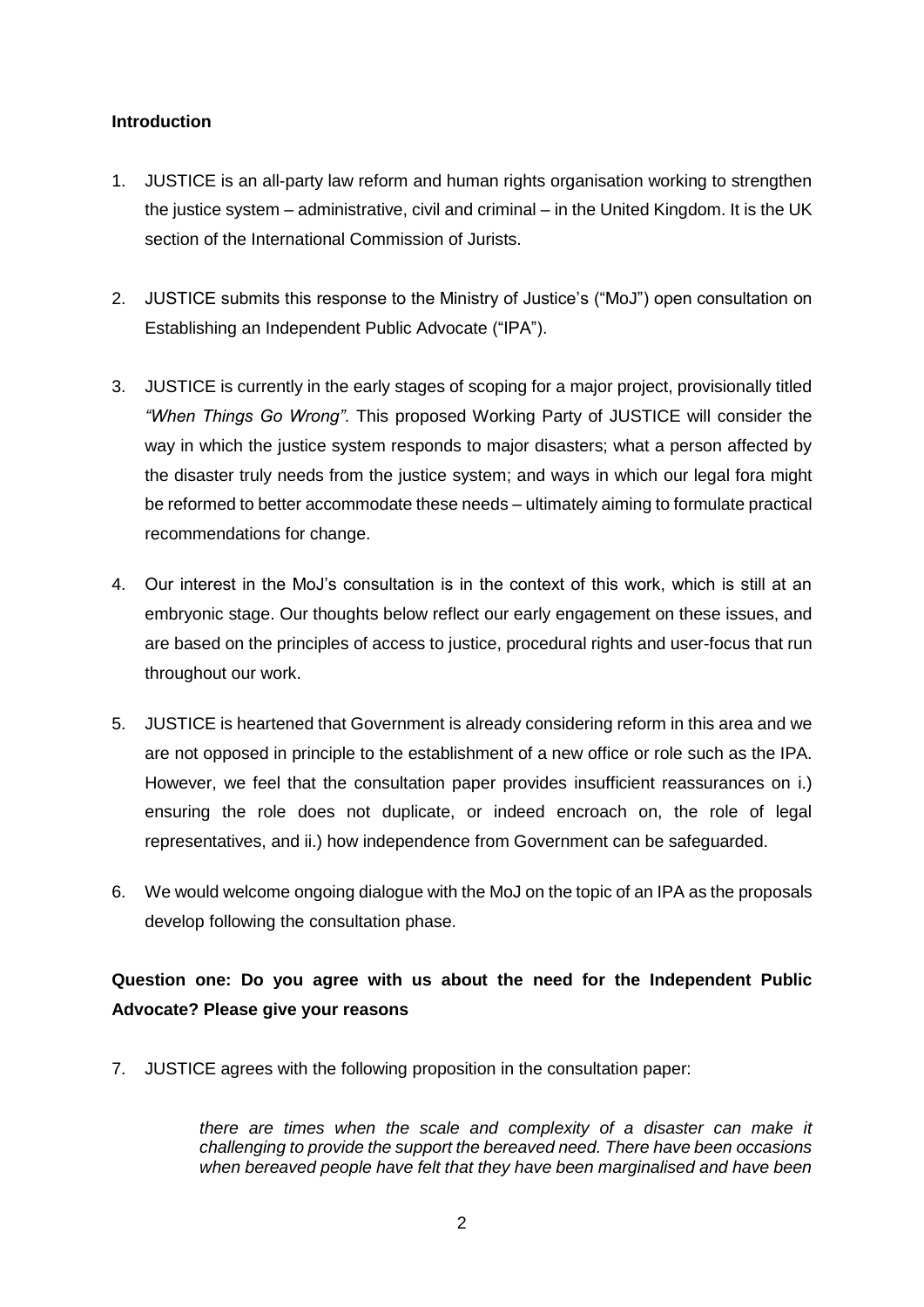*unable to engage effectively. Occasionally too […] investigations have not fully established what happened and further investigations have been required.*<sup>1</sup>

Indeed, a steady stream of anecdotal evidence suggests that victims of, or those bereaved by, tragic events experience our current fact-finding mechanisms – inquests and public inquiries being the chief examples – as re-traumatising, alienating and highly adversarial experiences.<sup>2</sup>

- 8. Further problems arise in respect of securing timely justice and accountability. There is no guarantee that the conclusions of a public inquiry that has taken several years to come to its conclusions – as is invariably the case  $-3$  will be followed by a tribunal empowered to award compensation. Equally, there is no mechanism to ensure that the findings of a fact-finding body will automatically kick-start criminal prosecution; indeed, concurrently running police investigations tend to have the effect of hampering the progress of inquiries (and vice versa).
- 9. JUSTICE therefore welcomes establishing an IPA if such an office is geared to address these issues. However, we would also stress from the outset that the introduction of such an office must not dissuade users from seeking independent, impartial legal representation, nor government from providing legal aid to victims/bereaved families in inquests and public inquiries as of right.
- 10. Further, the IPA (in line with our proposals for the new online court) must come with an "independent look and feel"; $4$  the position is valueless if it comes to be perceived as Government merely extending its control over the investigatory landscape.
- 11. Beyond an "independent look and feel", it will be critical to ensure the IPA is located in such a way that will promote its uptake by those who need its assistance.

**<sup>.</sup>** <sup>1</sup> Ministry of Justice, 'Consultation on establishing an Independent Public Advocate' (September 2018), Executive summary p. 5.

<sup>&</sup>lt;sup>2</sup> See for example: Seraphima Kennedy, 'A year into the Grenfell inquiry, the families have been failed again' (*The Guardian*, September 2018); Alison, 'Undercover police abused female activists. But the inquiry is a farce' (*The Guardian*, February 2018 ); Dr Sara Ryan, *Justice for Laughing Boy: Connor Sparrowhawk – a Death by Indifference* (London, 2018).

<sup>&</sup>lt;sup>3</sup> See Institute for Government, 'How public inquiries can lead to change', p. 21. The Bloody Sunday inquiry (1998) took over 12 years to publish its conclusions.

<sup>4</sup> See JUSTICE, 'Preventing Digital Exclusion from Online Justice' (April 2018), para 3.38, available at [https://2bquk8cdew6192tsu41lay8t-wpengine.netdna-ssl.com/wp-content/uploads/2018/06/Preventing-Digital-](https://2bquk8cdew6192tsu41lay8t-wpengine.netdna-ssl.com/wp-content/uploads/2018/06/Preventing-Digital-Exclusion-from-Online-Justice.pdf)[Exclusion-from-Online-Justice.pdf.](https://2bquk8cdew6192tsu41lay8t-wpengine.netdna-ssl.com/wp-content/uploads/2018/06/Preventing-Digital-Exclusion-from-Online-Justice.pdf)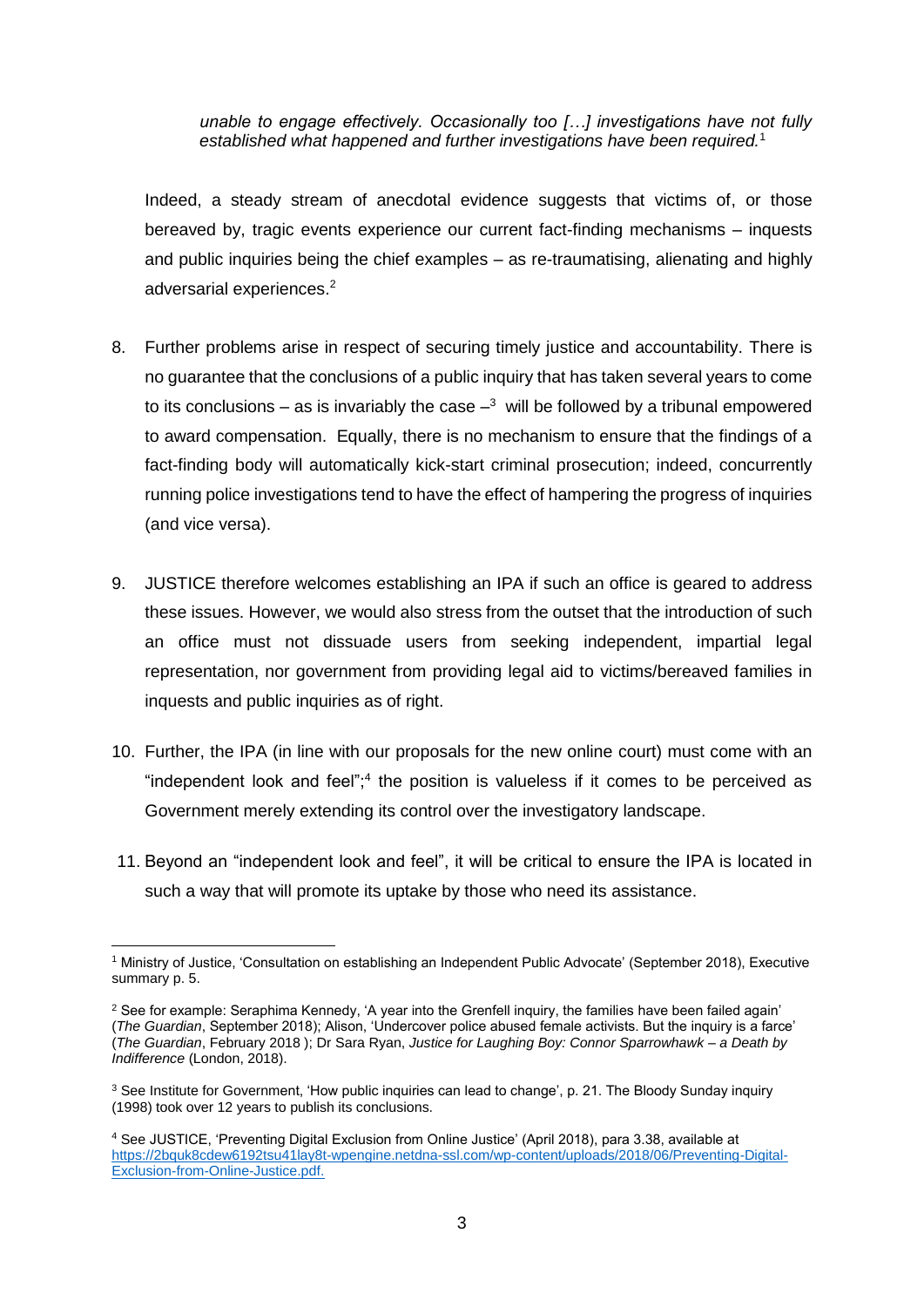**Question four: Should the Independent Public Advocate only be involved where there are fatalities? Please explain your answer.**

12. JUSTICE's initial evidence gathering suggests that the problems mentioned above – delays in timely justice, user alienation and perceptions of whitewashing – pertain to the justice system's response to all types of tragedies. Indeed, these issues may be keenly felt where victims remain alive; the Independent Inquiry into Child Sexual Abuse and Undercover Policing Inquiries provide compelling examples. JUSTICE would suggest that any reforming measures are not limited to cases where there are fatalities.

**Question ten: Do you agree that the Independent Public Advocate should potentially be involved across the range of investigation types, or do you think their involvement should be limited to inquests and public inquiries? Please give your reasons.** 

- 13. Determining the scope of the Independent Public Advocate's role is clearly a highly complex exercise. At this juncture, we would merely suggest that the problems identified above – whilst exemplified in the inquest and inquiry context – can indeed materialise in the "range" of investigation types".
- 14. We are particularly concerned that Independent Office of Police Complaints (IOPC) investigations are closely monitored – the Sean Rigg inquest (which prepared the ground for the suspension of officers who had originally been exonerated by the IPCC)<sup>5</sup> demonstrated the consequences of insufficiently rigorous internal investigations.
- 15. JUSTICE is still determining the scope of its own work in this space and may choose not to look at investigatory bodies such as the IOPC, Health and Safety Executive and Care Quality Commission. With regard to establishing an Independent Public Advocate, we would recommend that oversight of "the range of investigation types" is at the very least evaluated.

**Question twelve: Do you think the Independent Public Advocate should be required to report on their work? If yes, when and to whom should the Independent Public Advocate report?**

**<sup>.</sup>** <sup>5</sup> See IOPC [formelrly IPCC], 'Statement following judgment regarding suspension of Metropolitan Police officer' (13 April 2018), available at [https://policeconduct.gov.uk/news/statement-following-judgment-regarding](https://policeconduct.gov.uk/news/statement-following-judgment-regarding-suspension-metropolitan-police-officer)[suspension-metropolitan-police-officer.](https://policeconduct.gov.uk/news/statement-following-judgment-regarding-suspension-metropolitan-police-officer)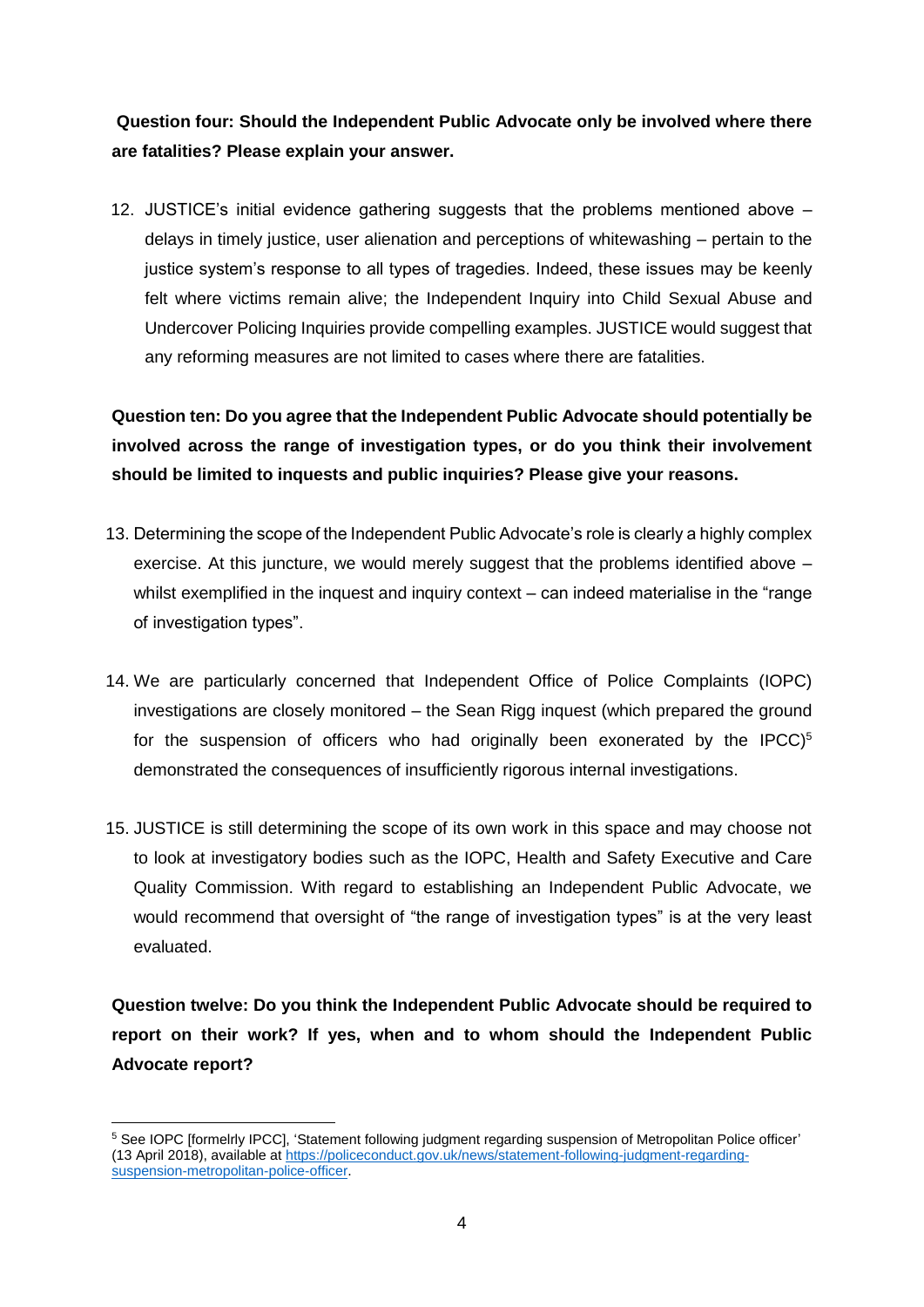- 16. An instructive analogue may be the reporting obligations of the Independent Reviewer of Counter-Terrorism Legislation.
- 17. Reporting to Parliament, at the very least, may encourage a feedback loop such that Government conduct through the fact-finding process and in its aftermath can be properly scrutinised by the legislature, and more generally by the public

**Question fourteen: Do you think the Independent Public Advocate should have a role in working with the bereaved where concerns are raised about the outcome of a past inquiry? If so, what should that role be?**

## **AND**

**Question fifteen: Do you think the Independent Public Advocate should have a role in advising ministers where there is ongoing concern about the outcome of an inquiry?**

- 17. JUSTICE feels that review of previous fact-finding processes is a fruitful area for further consultation and research. In our own evidence gathering sessions, one consultee was explicit about the need for follow-up and review of the Grenfell Inquiry, telling us: "we'll need another project to assess the impact of all of this". The ability to perform this function could be the value-add of an office or role such as the IPA.
- 18. JUSTICE has highlighted consultation questions fourteen and fifteen in tandem as they point to discrete roles that an IPA might play, clearly distinct from that of a legal representative. As in paragraph 9, above, the notion that establishing an IPA might in some way serve to supplant independent legal representatives remains JUSTICE's primary anxiety about the proposals.
- 19. Further discrete roles that an IPA might assume include:
	- i.) A watchdog to:
		- a. ensure the inquest/inquiry process and system maintains impartiality/legitimacy; and/or
		- b. monitor the quality of evidence gathering, (akin to HMIP);

with institutional independence guaranteed by statute and reflected by institutional behaviour reflecting impartiality from government;